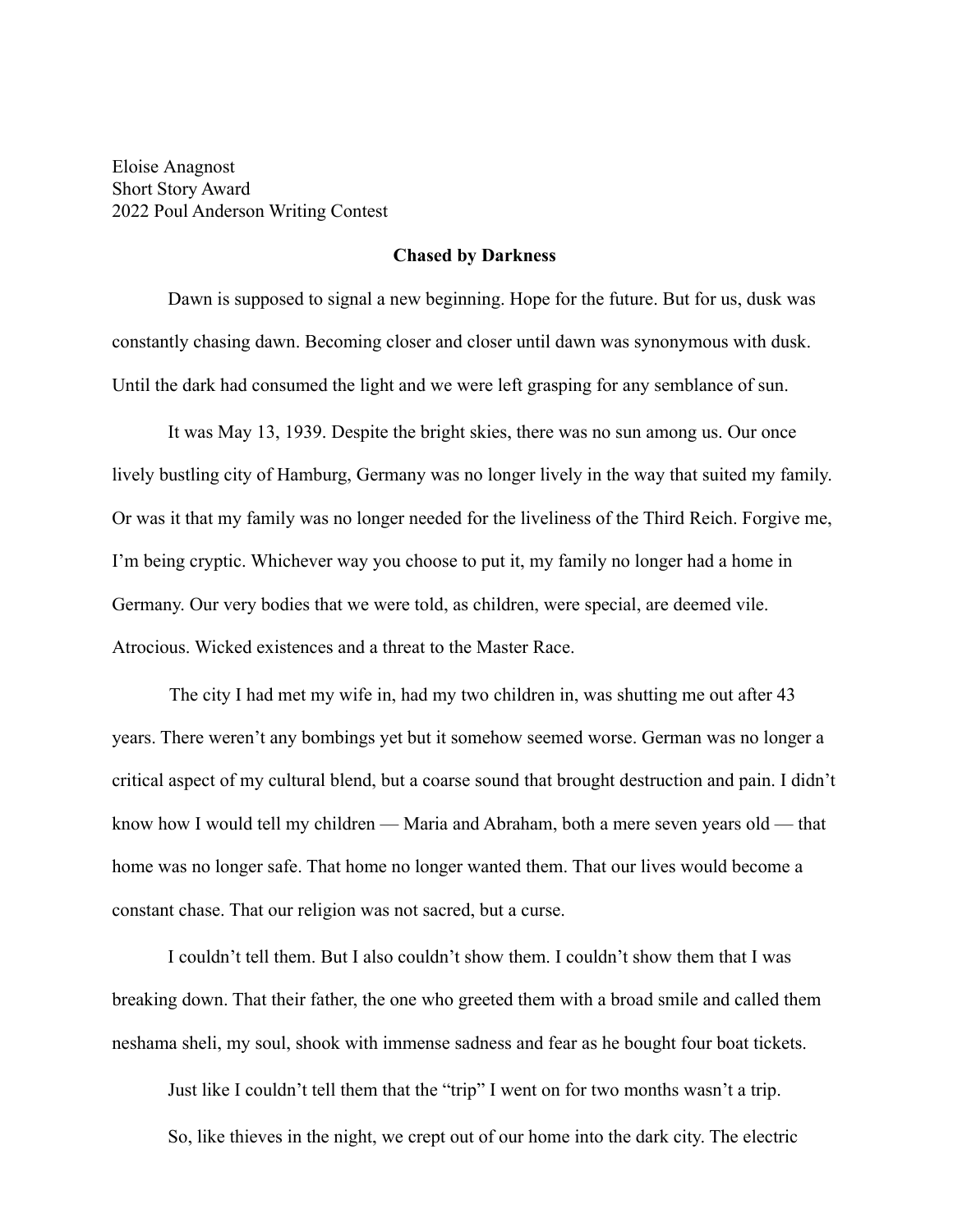lamps were no longer a beacon of hope. They simply seemed to illuminate the coveted evil that forced us to leave. The evil that tore me from my family two months ago; the same evil that consumed all Jews in Germany, wearing us down until our eyes could no longer see light.

"Why are we so quiet Mommy?" Maria tugged on my wife's long scarf. Despite the bitter cold pinching my face, despite the darkness that grew within me — spreading like ink spilled on a paper — I almost laughed at the sight of that scarf. My wife, Shelda, didn't quite have a talent for knitting, yet being confined to our home, she didn't have much to do. But Shelda always had to have a project. Something she would put her mind and heart into. However, she quickly learned that having fingers deft at piano playing did not necessarily translate to a deftness in knitting. Each time she ran out of a certain color of yarn, she had to switch to another as going to the store to purchase yarn was not a pleasure worth the risk. And so, the scarf was made of many different yarn colors and materials. It was a horrendous scarf really, patchy and fraying (even though she just recently finished it!), yet she insisted on displaying her accomplishment. It's funny, in a way, the scarf was her one final goodbye to Hamburg. It told the story of isolation, of persecution. The scarf told the Nazis, "I am capable, you tried to leave me with nothing yet I made something."

"We are being secret spies neshama sheli…" Shelda whispered tightening her grip on Maria's small fingers. "Daddy is taking us somewhere very special, but it's a surprise so no one else can know but you!"

"And you too," she freed her hand from Maria's grasp and brushed Abraham's small nose, already red from the cold. I closed my eyes as I walked in front of them, suppressing an urge to scream and cry. The spies weren't my children. The spies were the SS. The spies were lurking in the corners of streets, branding Jews with symbols. The spies were infiltrating businesses, breaking windows and peaceful nights. The spies were shoving us from Hamburg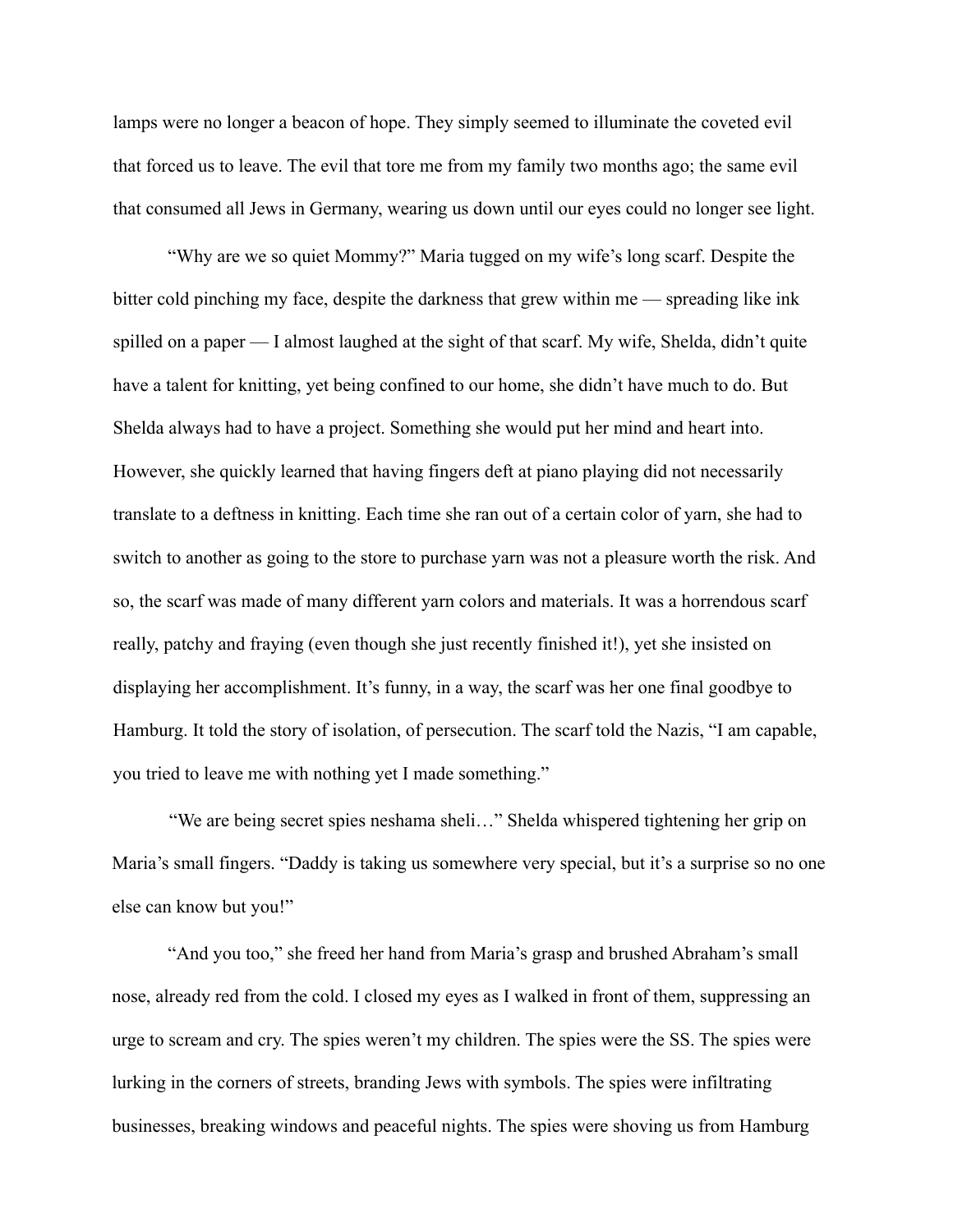without even laying a hand on us.

"Right Max?" I faintly heard Shelda's voice, tinged with worry, behind me. I tried to relax my tensing muscles because I knew she saw them. I opened my eyes. I needed to try to be enough for my children. I had already done enough damage letting myself be hauled away and dehumanized. I needed to try to be strong. Shoving my trembling hands into my pockets, I turned around.

"Yes, and you know what? We are going on a big ship!" I measured my voice, trying to add the right amount of enthusiasm despite the whisper.

"A ship!" Abraham ran to catch up with me, his wide brown eyes trying to pierce the darkness in order to find the boat.

"Yes, a big boat that will take us somewhere new and exciting!" Shelda whispered, knowing that I was unable to say anything else.

I hated it. I hated knowing that I hadn't always been enough for my children. That I was weak enough to let Hitler's henchmen drag me off. That I was selfish enough to not resist when they grabbed the back of my neck, their hands more confident than my body could ever be. I hadn't been strong when I didn't say goodbye when I left the house that morning because I believed I could continue to manage my store even though the buildings around me were broken and signs plastered across the shattered windows reading "schmutzige Juden." Dirty Jews. I was stubborn, foolish even, to think that I would be exempt from the Nazi terror. That for some reason the Nazis would find it in themselves to spare my small grocery store. To spare my family. I had faith. But faith isn't smart.

I stopped. I heard nothing, not even the hum of the electric lights. I knew we were at the dock. A silence that intense is the sound of hundreds of Jewish families walking without steps, praying without voices, and whispering without opening their mouths. I put my arms around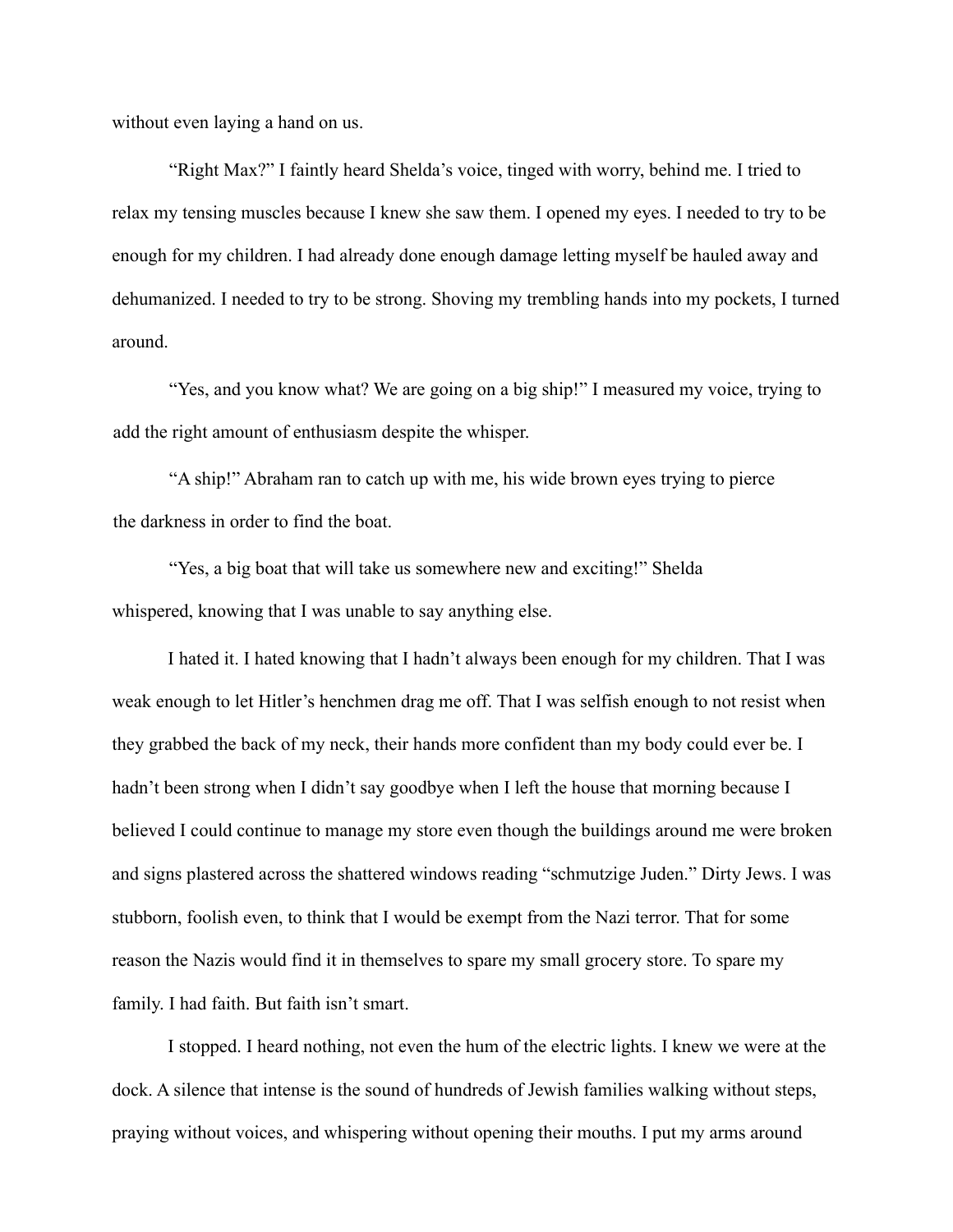Shelda, Maria, and Abraham, guiding them into the line of Jews filing on to the passenger ship the St. Louis. As we made our way to a section of the ship, I repeated the facts in my head. We would arrive in Cuba. We would use the visas to get into Cuba and then wait for approval from the United States. And maybe then. Just maybe, we could stop being chased by perpetual darkness.

My memories of the journey are dim. I remember that I wanted it to be silent, yet my hands kept trembling I couldn't get a loop of words out of my head.

"Beenoughbeenoughbeenough..."

But I wasn't enough. I was silent while Shelda consoled Maria when she cried about being hungry. I turned away, huddled against the wall when Abraham asked why the nice man next to him had been asleep for so long. I shrunk into myself when they asked, "Why is Daddy not talking?" and my wife replied, "He is tired from the journey neshma shali. He will be all rested once we reach the United States."

"What is the Unit—ed state?" Abraham asked, tripping over his words. I closed my eyes, easily re-immersing myself in the loop playing in my mind as Shelda began to speak of new opportunities, places, and people we would see once we reached America. That's how I tried to be enough while not trying at all.

My mind awoke at the sound of voices. I didn't know how long had passed, yet we had reached Cuba. And that is when I made a fatal mistake.

I allowed myself to hope.

I allowed myself to believe in a future.

I dug faith from the depths of my body, dusting it off.

I think Shelda saw the nascent light behind my eyes, because she reached for my hand.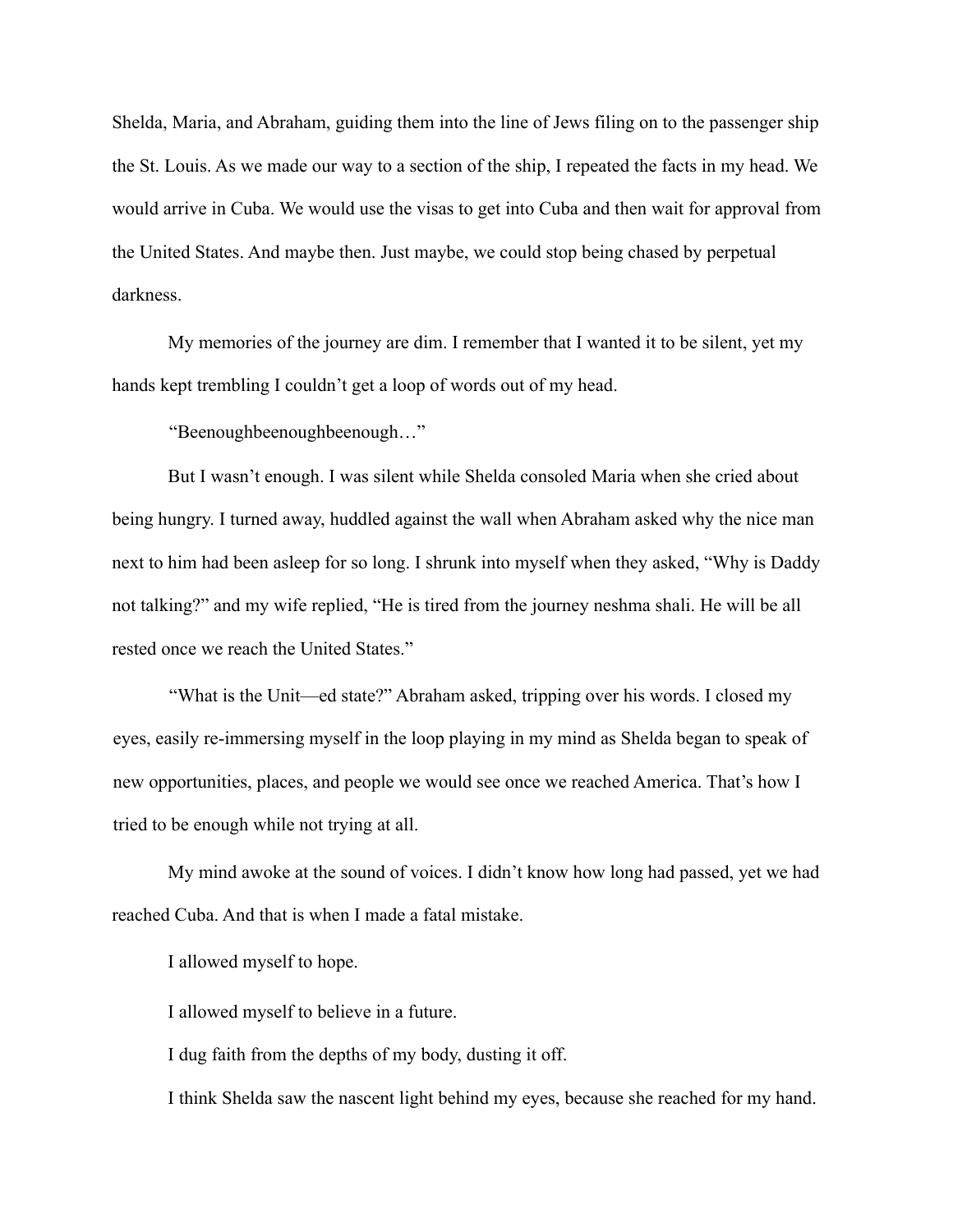And I let her hold it. I let her hold it because I finally believed that I was worthy to be her husband. That I was worthy enough to be a father.

I should have learned not to put trust in faith. While I repeatedly gifted it my trust, it gave me nothing but regret in return.

Cuban government officials greeted us at Dawn when we arrived, but I was blind to the fact that this was yet another sign of the Dusk chasing us. They spoke to the captain in rapid, loud voices — harsh to the ears of those who lived in whispers. The hundreds of us crowded at the door of the ship, waiting for the word that we could disembark with our visas. I held the hands of Marie and Abraham, Shelda resting her chin on my shoulder. Some might say "I wish that moment lasted forever" or "I wished someone had framed us standing there."

But I don't want that moment in time captured. It already plagues my thoughts. It already reminds me of what I've done. Of what I lack.

I don't want to frame faith. It doesn't deserve it.

I don't want to frame me. I don't deserve it.

The captain turned around, his face stoic. "Will the families who have new visas come forward please," he announced, his voice almost echoing in the silence. We all rushed forward, eager to see true light.

"No. No!" He raised his voice, his brow furrowing, the haggard lines marking his face more pronounced. "Only those who have *new* visas."

We looked at one another in confusion. What *new* visas? We were given instructions to obtain a Cuban visa weeks before the St. Louis left. Several families pushed past us, holding papers that looked different from the ones I had secured for my family.

"Wait, wait, wait," I touched a young man on the shoulder. "What does he mean, *new* visas?" The man looked at me in slight annoyance as the rest of his family moved towards the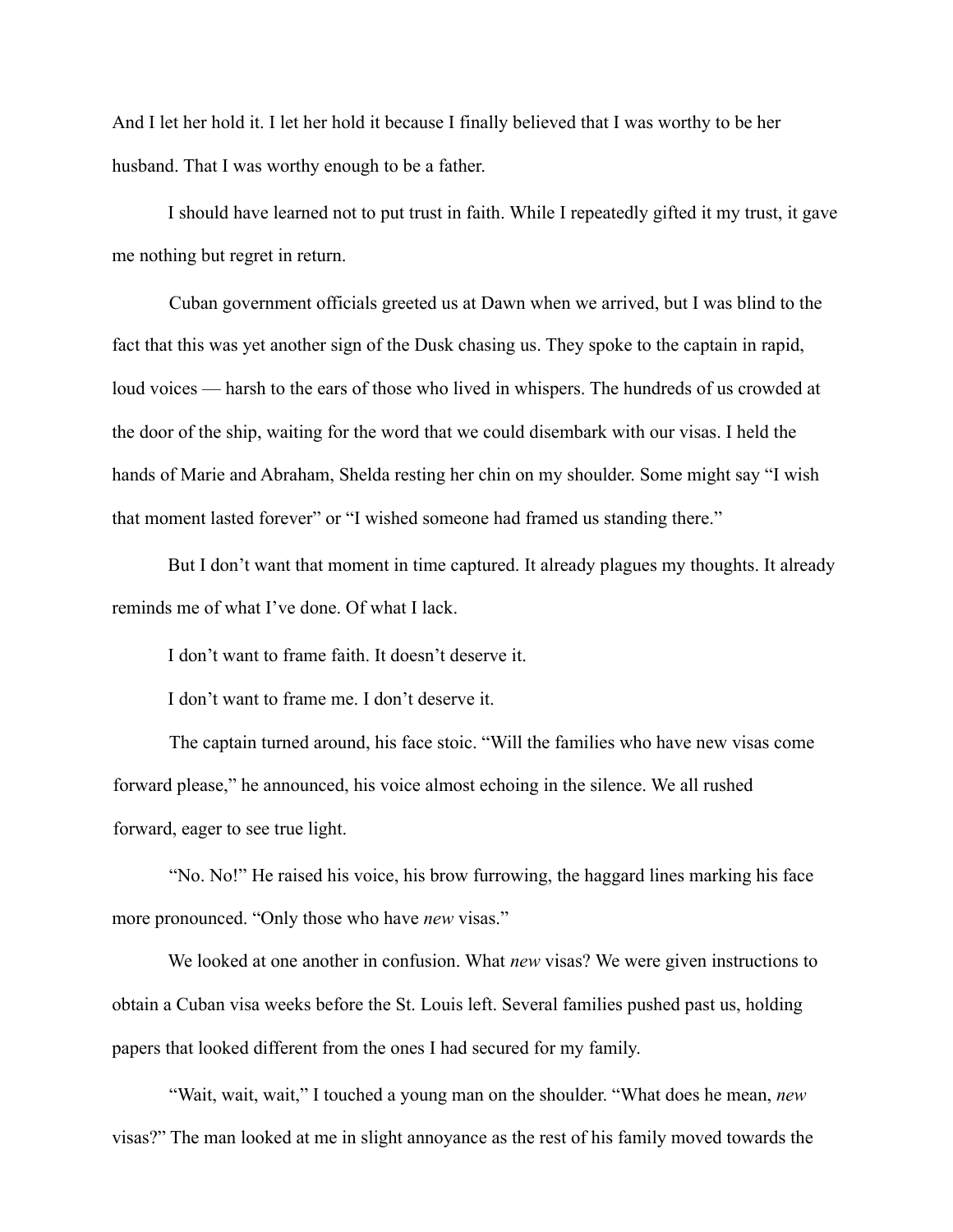door of the ship.

"I don't know. All I know is my father had to get new papers because the old ones don't work anymore." He pushed past me, trying to catch up to his father and mother. Trying to reach a new life while we were left waiting. While we were left running away from darkness rather than chasing the light.

I pulled my hands sharply from the small ones that grasped onto me. I couldn't hold their hands. I couldn't protect them. I couldn't. I couldn't.

I couldn't.

I heard the captain raise his voice, trying to explain over the muttering confusion of the 909 people that remained on the boat. "...we will have to return to Europe…" he explained, his voice devoid of remorse. He stated it like a simple fact. Like an order at a restaurant.

"Why can't America just let us in? They have room!" a man shouted near me. Many shouted in words of agreement.

"The United States will not let you in." The captain stated frankly.

"Why?" my voice sounded foreign, different from the loop playing in my head. "Why?" I repeated.

"Why do you think?" he responded, spitting out his words. "You are, you all are," he looked at all of us, "900 something Jewish refugees. You are unwanted immigrants. Germany doesn't want you. Why would the United States want you?"

Maria began to cry, and Abraham buried his face in Shelda's scarf. But the scarf couldn't dry tears.

"Did you actually think that America would let you achieve their 'American dream?' Pshttt. You people are a whole bunch of dreamers. Wake up already." He turned back to the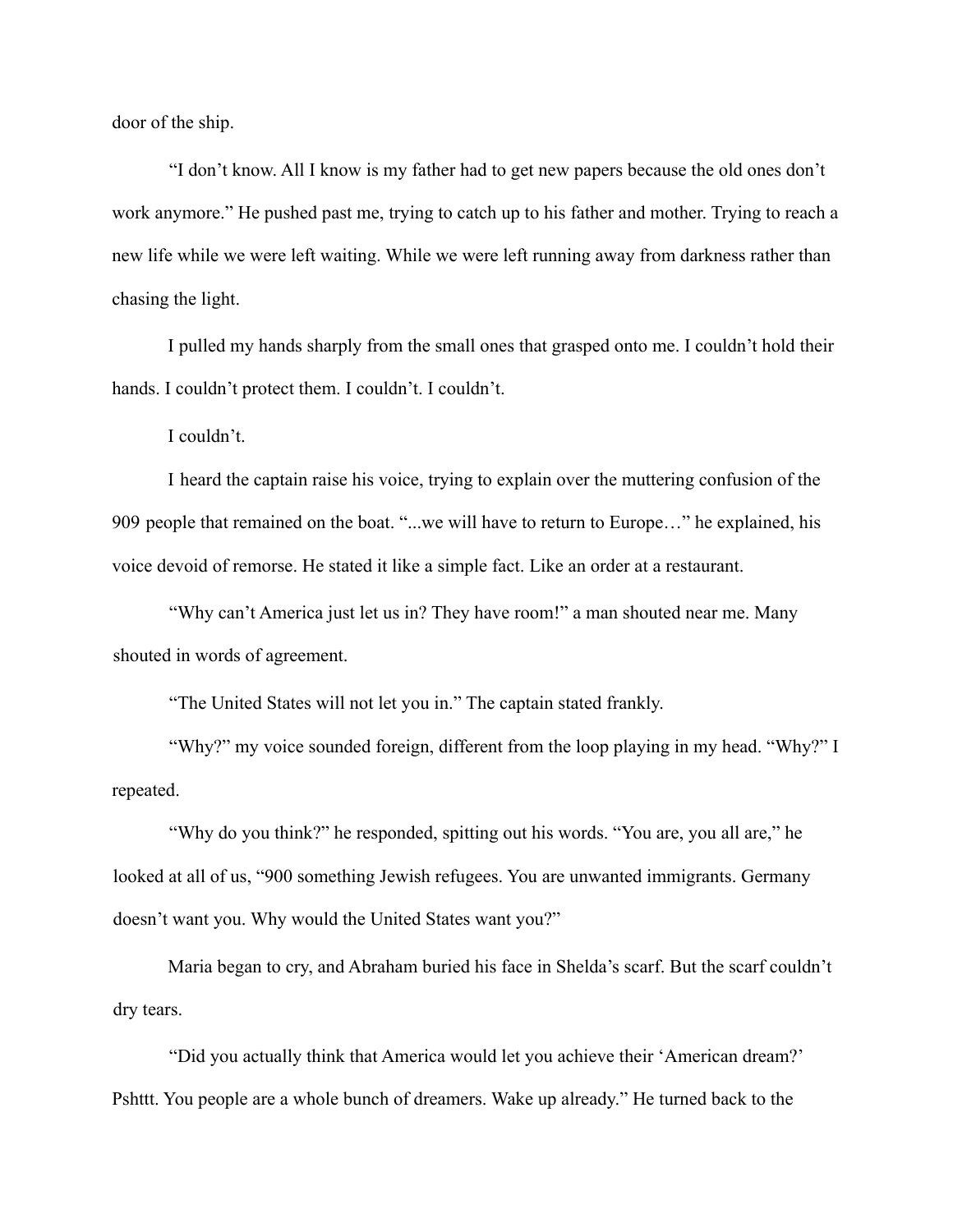Cuban officials, briefly conversing with them, before forcing the stunned crowd back onto the ship.

Wake up already. Be enough. Unwanted. Useless. Dirty. Never enough. I couldn't be there.

Maria and Abraham couldn't count on me to hold their hands. Shelda would never trust me to be a father. She would never trust me to love her enough.

I wasn't enough for faith

I wasn't fast enough to run from Dusk. To run from Darkness.

But I thought I could run from life.

So I pushed and fought to the front of the 900 people. The 900 souls just trying to hold on to what I had lost a long time ago.

"IT WON'T COME BACK" I yelled, willing myself to be strong enough to tell people not to repeat the same mistakes I did. "FAITH AND HOPE. THEY WON'T COME BACK." I ran now, my voice reaching a shrill scream. "STOP SEARCHING FOR THEM. JUST STOP." I screamed until my voice was raw and my head pounded from the loop that played through my mind at the same time. And I ran.

I ran to compensate for when I didn't.

I ran faster than I had run out of the death camp.

I ran from Marie.